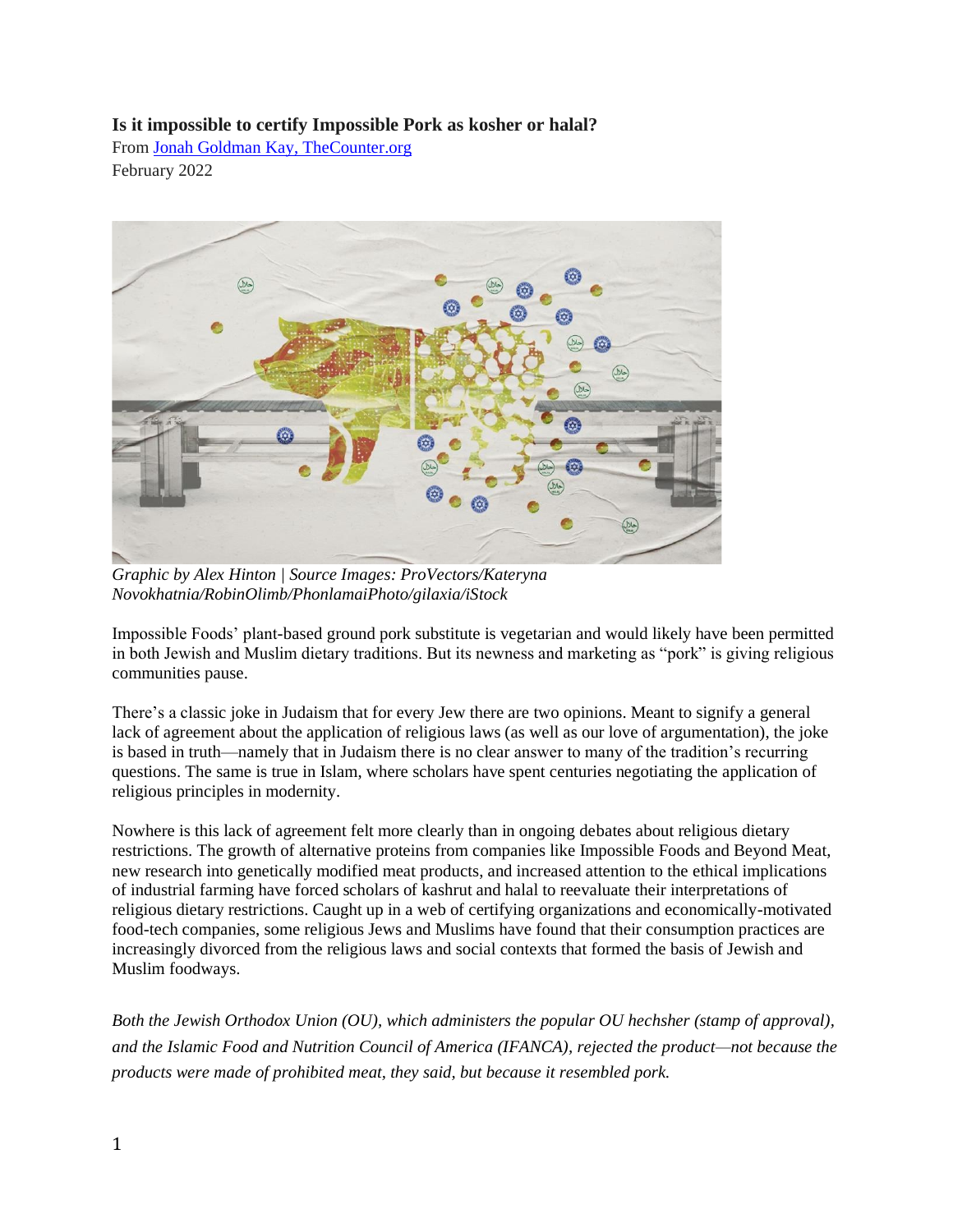This conflict came to a head most recently in October, when the largest kosher and halal certifying agencies [declined to certify Impossible Pork,](https://www.jta.org/2021/09/27/food/plant-based-impossible-pork-is-here-but-will-it-be-kosher) Impossible Foods's plant-based ground pork substitute. The alternative protein company soft-launched its Impossible Pork product in early 2020, but waited more than a year to bring it to the consumer market. While Impossible's other products are available in supermarkets, its pork product is so far limited to a few restaurants spread across the country. In fact, it was the newness of the product that led some certifiers to approach the product cautiously.

On an ingredient level, the product would likely have been permitted in both dietary traditions—it is vegetarian by definition and doesn't contain animal by-products. Both Jewish and Muslim dietary systems restrict consumption of pork, as well as require that permissible meat be slaughtered in accordance with religious commandments. Despite this, both the Jewish Orthodox Union (OU), which administers the popular OU hechsher (stamp of approval), and the Islamic Food and Nutrition Council of America (IFANCA), rejected the product—not because the products were made of prohibited meat, they said, but because it *resembled* pork. If Impossible Foods distinguished between its pork and beef products even though they are made from similar ingredients, why shouldn't the OU and IFANCA view them as two separate and distinct products, which they'd approve or reject accordingly? Indeed, Impossible's burger and sausage products had both received certification from the agencies.

In deciding to reject a meatless product on the grounds that it resembled a restricted meat, the certifiers waded into an ongoing argument about the larger goals of religious dietary restrictions. Historically, kashrut and halal played an important role in ensuring communal continuity by separating adherents from the broader population. "Food becomes a very tangible, visceral way of expressing religious identity," said Febe Armanios, a professor of history at Middlebury College who co-published a [recent book](https://global.oup.com/academic/product/halal-food-9780190269050?cc=us&lang=en&) on the history of halal with her husband, Boğaç Ergene.



*Impossible Pork Char Siu Buns are sampled during an Impossible Foods press event on January 6, 2020. David Becker/Getty Images*

Early scholarship around halal and kashrut viewed dietary practices as a way to control what enters our bodies and to promote awareness of a food's origins, rather than as a means of exclusion. "Halal has two purposes: health reasons and as a test from God. Our job is to obey God's commandments and not eat from the forbidden tree," said Muhammad Musri, a senior imam at the Islamic Society of Central Florida. Rabbi Daniel Nevins, a leader in the Jewish Conservative movement and a former member of its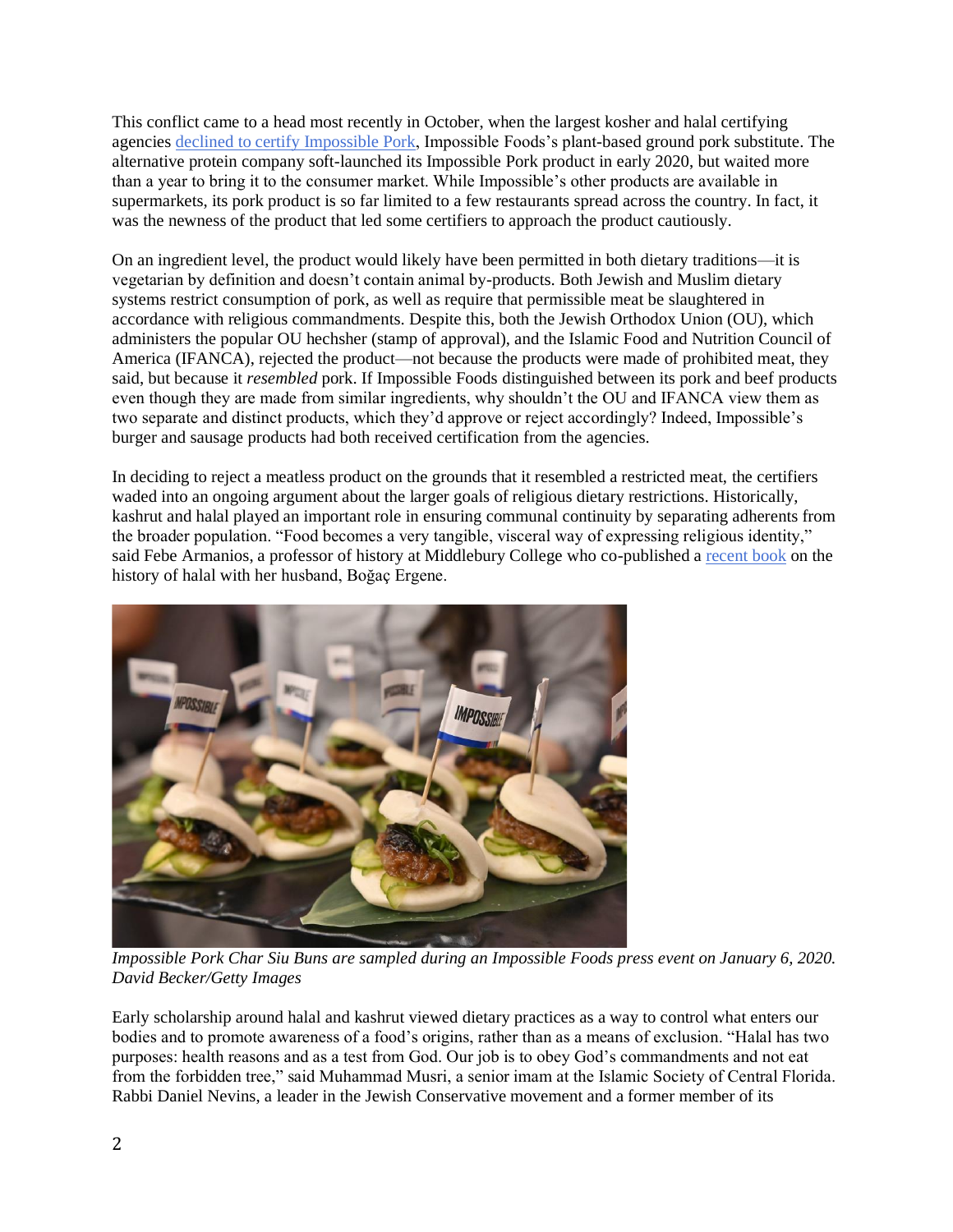Committee on Jewish Law and Standards, has a similar explanation: "It's like a daily training session," he said. "By giving us control over small decisions of what to eat, the hope is that it will strengthen us in other ways to be humble, and appreciative to our tradition and our contemporaries."

The purposes of kashrut and halal may be similar, but the two systems are not interchangeable. While both agencies rejected Impossible Pork, their reasons for doing so were markedly different. IFANCA's rejection was based on the name of the product alone. Using the word "pork" makes the product haram, or forbidden, regardless of its contents, said IFANCA president Muhammad Chaudry. Across the board, imams tended to side with IFANCA, viewing Impossible Pork as haram on name alone. "I'm not interested in products that replicate pork," said Imam Musri.

The OU's decision, on the other hand, was not a blanket rejection so much as a postponement of a final decision. "It was really a marketing issue, in the sense of people's sensibilities," said Rabbi Menachem Genack, CEO of the Orthodox Union's kosher division. In other words, approving the product would have undermined the OU's credibility as a brand. Genack added that Jewish law was a minor factor in this decision, as the primary impetus was a lack of consumer comfort with the product. He drew conclusions based on feedback from congregants and the fact that the product is still relatively new to the market.

*Across the board, imams tended to side with IFANCA, viewing Impossible Pork as haram on name alone. The OU's decision, on the other hand, was not a blanket rejection so much as a postponement of a final decision.*

This is not an uncommon occurrence in the world of kosher certification. Last year in Israel, the country's Chief Rabbinate [ordered](https://www.koshertoday.com/news/chief-rabbinate-in-israel-adopts-us-facon-designation) a kosher restaurant to change the name of its lamb-based bacon to "Facon" to avoid confusing consumers. And several years ago, the OU forced a kosher restaurant in the Soho neighborhood of New York City to [change its name](https://forward.com/food/172134/bowing-to-the-ou-jezebel-changes-its-racy-name/) from Jezebel on the grounds that the biblical connotations of the name were too much for consumers to stomach.

To some degree, this contrast in approach is based on differing attitudes toward the pig itself. Within the food industry, kashrut and halal are often grouped together under the umbrella of dietary restrictions, despite the fact that the two operate on distinct logical frameworks. When it comes to pig, Judaism's prohibitions on consuming the animal are far less comprehensive than in Islam. "The pig for Jews is symbolically and historically the major prohibited animal, but the prohibitions in Jewish law aren't actually that strict," said Joe Regenstein, head of the Cornell Kosher and Halal Food Initiative and a professor emeritus of food science. "The Koran, on the other hand, does separate out the pig as uniquely prohibited, so for them, it is a stronger prohibition."

While Jewish law prohibits consuming the flesh of the pig, Islam prohibits consumption of the animal itself. This has led to a strange situation where, in some cases, consumption of pig byproducts (or products resembling pig meat) could be deemed kosher. Regenstein noted that JELL-O, for instance, has received a hechsher from a certifying organization despite containing gelatine sourced from pigs, something a Muslim certification agency would likely never abide.

Impossible Pork has caused something of a reckoning regarding the purpose of certifying organizations and the logic underpinning their decisions. While there is widespread consensus among religious Jews and Muslims that pork *feels*wrong to consume, some, like Rabbi Justin Held, a director of education at [a](https://herzlcamp.org/)  [camp](https://herzlcamp.org/) for young Jews, saw the OU's decision not to certify a meat-free alternative as the organization taking an overly zealous approach to a cultural issue that fell beyond its purview.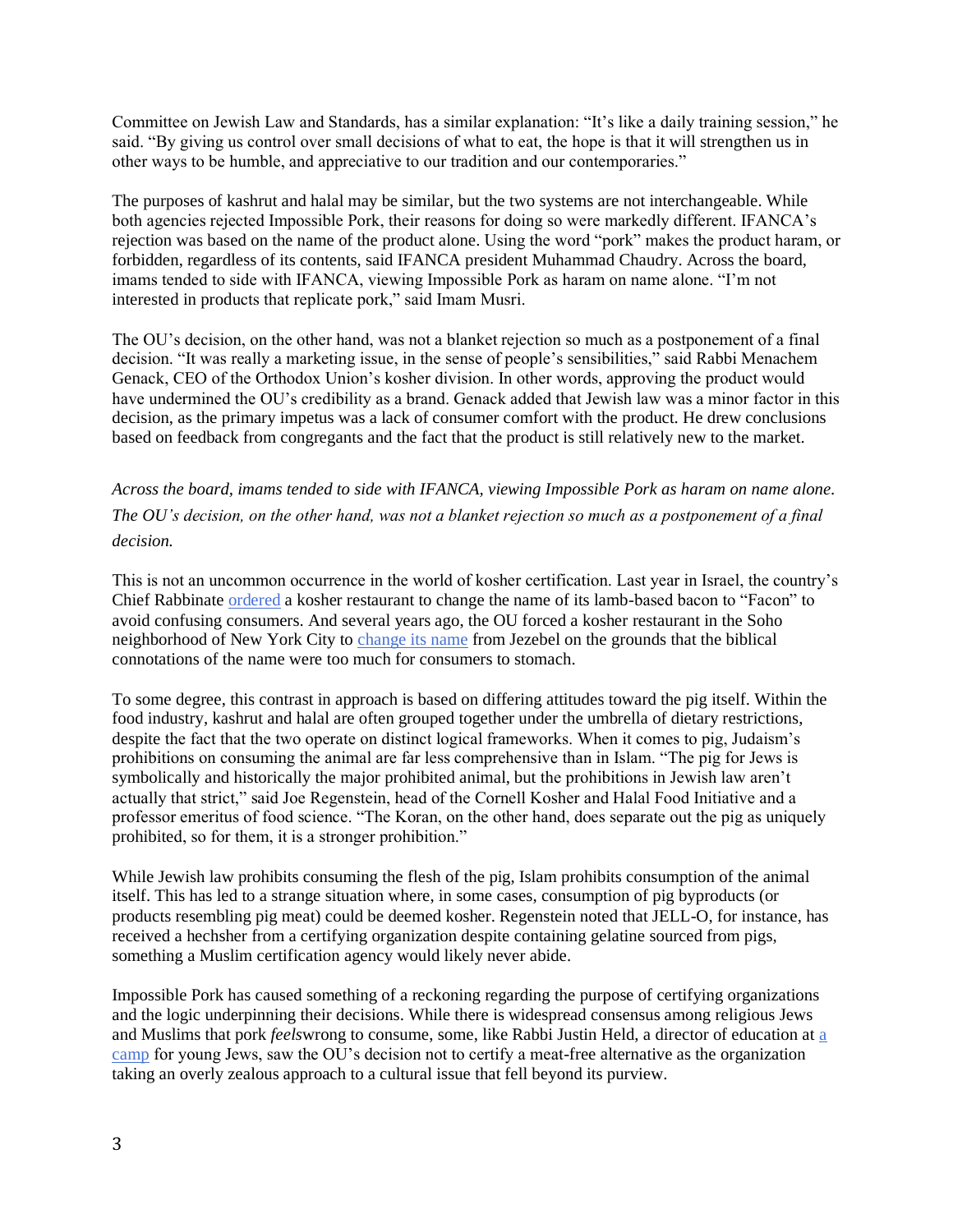*Impossible Pork has caused something of a reckoning regarding the purpose of certifying organizations and the logic underpinning their decisions.*

"I don't think that Moses ever heard anything about Impossible meat," said Held. Held, who said he feels comfortable eating Impossible Pork, is enthusiastic about the product's role in expanding the range of meat alternatives and feels that the OU overstepped its bounds by denying a hechsher solely "because it sounds gross."

Kosher certifying organizations also face a unique situation in that their target demographic isn't necessarily the community of religious Jews. According to Timothy Lytton, a law professor at Georgia State University and author of *[Kosher: Private Regulation in the Age of Industrial Food](https://www.hup.harvard.edu/catalog.php?isbn=9780674072930)*, religious Jews comprise just 8 percent of the 12 million consumers buying kosher food every year. The vast majority are individuals with other dietary restrictions who trust a hechsher as [a certificate of purity.](https://thecounter.org/you-can-finally-buy-ethical-heritage-and-kosher-meat-but-its-going-to-cost-you/)

For example, someone with a severe dairy allergy may not trust a brand's decision to call itself "dairyfree." But that same consumer may trust the OU's decision to certify the product as pareve—meaning that it was not produced with meat or dairy—on the basis that those religious restrictions are more stringent. "I don't want to suggest that any certifying agency is going to sacrifice their religious principles for marketing," said Lytton. "But they're also not going to stick to their religious principles without thinking at all about the marketing implications of them. For example, the OU is not going to certify something that they feel is a clear violation of halacha [Jewish law]. On the other hand, they may not want to create stringencies that they feel are going to unnecessarily restrict the market."

A similar debate has emerged in the nascent field of [so-called lab-grown meat,](https://thecounter.org/lab-grown-cultivated-meat-cost-at-scale/) or meat made from cell cultures. While these products are still early in their development, they have raised questions in both Jewish and Muslim communities about whether they should be permitted and how they should be categorized.

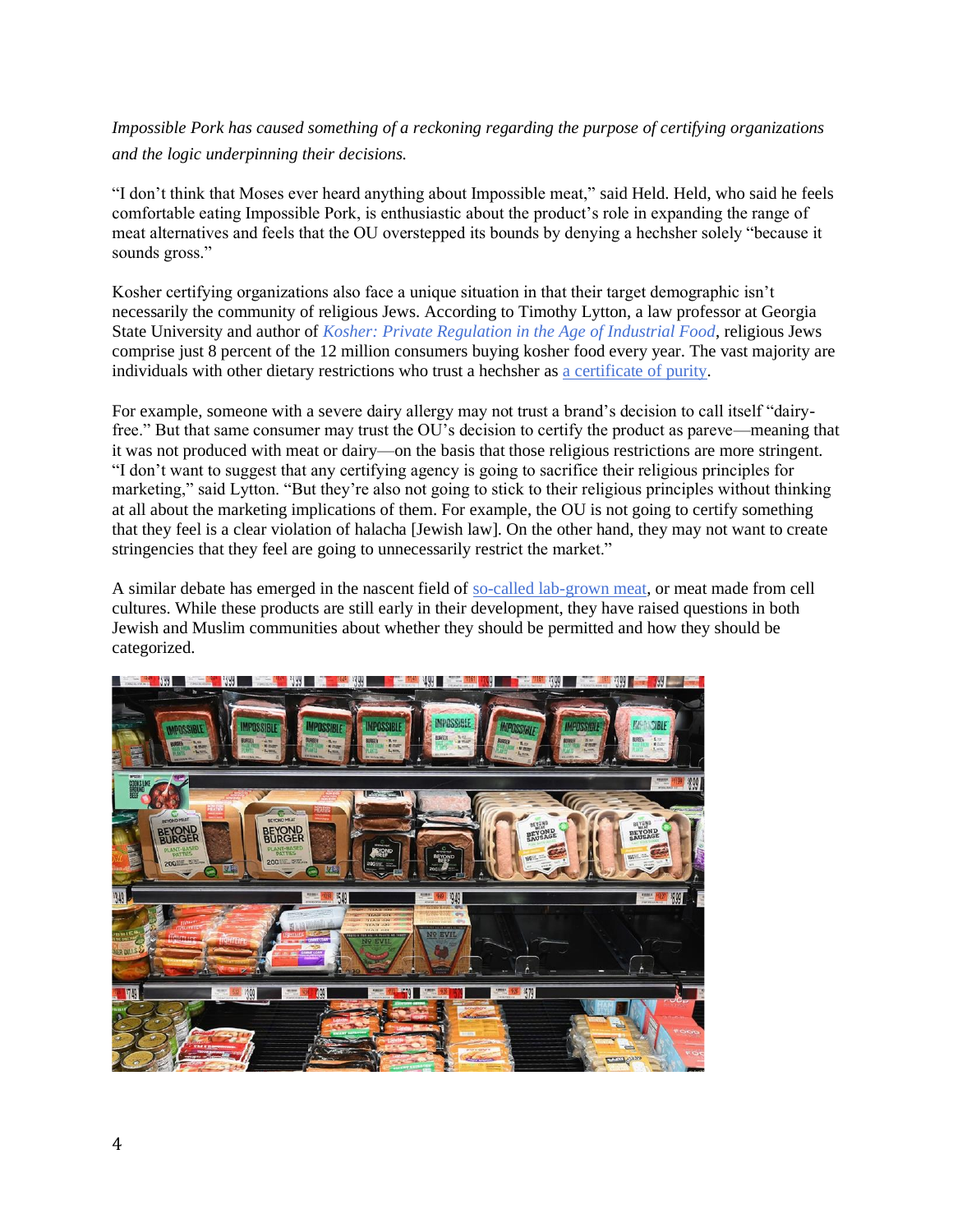To some religious leaders, it seems that food-tech companies have pushed forward with meat-like products, muddying the waters around religious dietary restrictions, without adequately engaging with the communities they claim to want to attract. -Angela Weiss/AFP via Getty Images

When the first cell-cultured burger was unveiled in 2013, Islamic and Jewish leaders tentatively supported the product. Abdul Qahir Qamar of the International Islamic Fiqh Academy in Saudi Arabia told *[Gulf](https://gulfnews.com/going-out/is-shmeat-the-answer-in-vitro-meat-could-be-the-future-of-food-1.1176127)  [News](https://gulfnews.com/going-out/is-shmeat-the-answer-in-vitro-meat-could-be-the-future-of-food-1.1176127)* at the time that the product would be permissible, but questioned whether it would be considered meat. Jewish organizations were similarly unsure, with the OU initially classifying it as pareve. In an interview for this story, Genack of the OU reversed that position, saying that the organization would classify cell-cultured meat products as meat. "The OU's position is that we're going to consider it meat," said Genack.

To some religious leaders, it seems that food-tech companies have pushed forward with meat-like products, muddying the waters around religious dietary restrictions, without adequately engaging with the communities they claim to want to attract. "When companies become successful, they become arrogant," said Chaudry, the head of IFANCA.

When Impossible CEO Pat Brown was asked in 2019 about pushback from religious communities over Impossible Pork, he struggled to understand the gist of religious prohibitions. "It's a product made entirely from plants," he told [CNET.](https://www.cnet.com/news/trying-impossible-pork-as-a-practicing-muslim-was-super-weird/) "It would surprise me if that raised any issues just [by] being called pork."

While some Jewish religious leaders find the notion of consuming pork to be discomfiting, few found the product itself as objectionable as the logic behind it. "If you are inclined to practice kashrut, you're supposed to just practice for the sake of the elevated level of consciousness and holiness that brings to you," Rabbi Alan Cook of Champaign, Illinois said. In other words, workarounds to prohibitions may not be explicitly prohibited but they do go against the core purpose of kashrut.

Both Judaism and Islam are rooted in a long history of textual interpretation and disagreement, particularly concerning the way that tradition should intersect with modernity. However, many religious leaders find that tech companies ignore these issues, seeing long-standing traditions as rules to be skirted rather than complex laws that hold a positive value for religiously observant followers.

"If the job of [religious] lawmakers is to create continuities between old and new tech, many modern tech firms, with their 'move fast and break things' culture, often seem hellbent on tearing them apart," wrote David Zvi Kalman, director of new media at the Hartman Institute, in an [op-ed](https://www.jta.org/2021/10/06/opinion/judaism-often-thrives-on-new-technologies-that-doesnt-mean-impossible-pork-should-be-kosher) about Impossible Pork.

## *Still, the discourse surrounding fake meat products reflects the core purpose of religious practices like halal and kashrut: to find a path to modernity through debate and discussion.*

The rapid development of these technologies has resulted in a lack of consensus within religious communities regarding the place of alternative protein products, Kalman said. He fears that this disagreement could result in additional rifts within the Jewish community, with some households deeming these products acceptable and others finding them to be unkosher. While certifying organizations like the OU will play a role in these intercommunal negotiations, many of the decisions will be made on an individual basis.

Most observant Muslims have decided against eating the alternative protein, citing Islam's firm ban on pork. "Anything that sounds like pork, looks like pork, or tastes like pork we avoid," said Bassem Chaaban, who leads an Isamic community organization in Florida. However, some younger Muslims said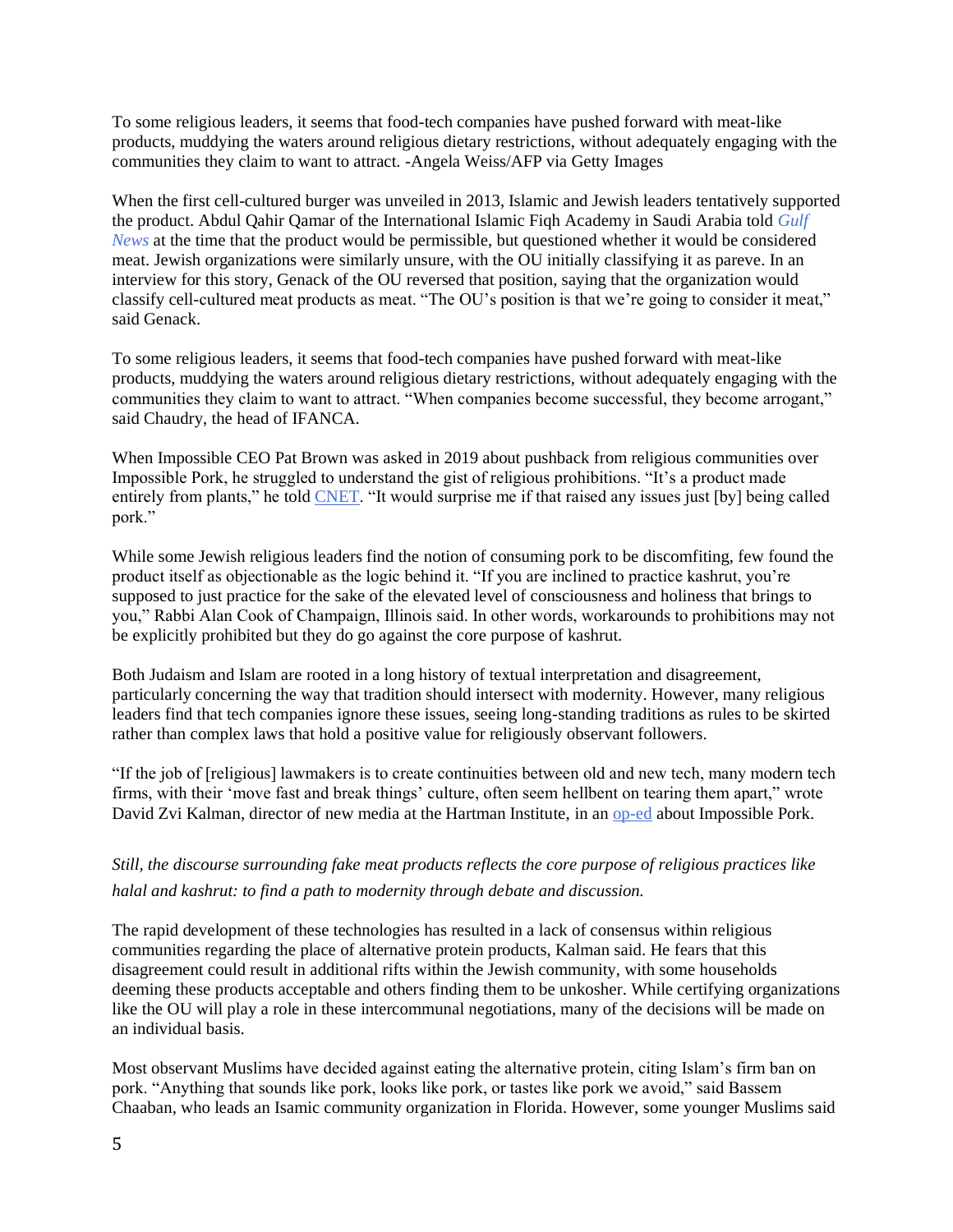they're willing to try it. "I don't have a problem with veggie sausages, so I wouldn't see a huge issue with it," said Raheela Shah, a career advisor in London. "I mean, we need to consume less meat anyway."

Several religious Jews noted that existing fake bacon products already have a hechsher, making debate about Impossible Pork irrelevant to them. "I wouldn't get upset if someone served it to me, but I wouldn't go out of my way to find it," said Ed Bromberg, a retired research scientist from Dr. Phillips, Florida. Emily Birnbaum, a doctoral student at the Graduate Center at the City University of New York, said she has no issue with eating Impossible Pork since she has already been eating fake sausage products. "I didn't particularly like the sausage, but that's because it was spicy," she added.

Still, the discourse surrounding fake meat products reflects the core purpose of religious practices like halal and kashrut: to find a path to modernity through debate and discussion. "These are rules made on the go. It's the nature of Islamic law throughout history—they're based on constant negotiations between people," said Ergene, the co-author of *Halal Food: A History* and a professor of history at the University of Vermont. Kalman said the same is true of Judaism. "Kashrut is one of the most sophisticated ways that Jews have engaged with technology in the 21st century and 20th century," he said.

The best way to understand how these negotiations play out in the modern world is to look at large catering events, according to Regenstein, the Cornell professor. He pointed to the process of normalizing margarine as an example of how a religious community could navigate the introduction of a new food. When the butter alternative first appeared on the market in the early 1900s, it would be served at kosher events with its wrapper visible. That way, religious Jews knew that margarine wasn't actually dairy and could be eaten with meat. Over the intervening century, though, the wrapper was slowly removed from under the margarine, as diners began to accept that meat dinners would only ever come with a yellow block of oil, salt, and water.

*"You could have a kosher kitchen of the future with one set of dishes in which you cook both meat and dairy and you serve them together. And it's all fine from a kashrut perspective, because it's not from living animals. But you'll have lost something distinctive about the Jewish kitchen."*

Regenstein believes a similar trend is likely to occur with Impossible Pork and cell-cultured meat. "It's controversial for a period of time," he said. "Then it becomes normative." While that normalization may be a natural occurrence, some faith leaders are concerned about how it will affect the broader purpose behind these practices. "There's a little piece of me that does worry about the loss of distinctive Jewish foodways," said Nevins, the Jewish Conservative movement leader. "You could have a kosher kitchen of the future with one set of dishes in which you cook both meat and dairy and you serve them together. And it's all fine from a kashrut perspective, because it's not from living animals. But you'll have lost something distinctive about the Jewish kitchen."

These foodways are also being chipped away at on a policy level. The EU's highest court [ruled](https://www.bbc.co.uk/news/world-europe-55344971) in late 2020 that member states could instate bans on ritual slaughter, paving the way for country-level laws in [Belgium](https://www.politico.eu/article/belgium-jewish-community-ritual-slaughter-ban-antwerp/) and [Greece](https://www.jta.org/2021/10/27/global/greeces-top-court-rules-against-ritual-slaughter-following-recent-eu-decision-upholding-bans) last year. These laws mandate that animals be stunned before they are killed on the grounds that traditional ritual slaughter, which involves cutting the throat of the animal in one stroke, causes it undue suffering. Jewish and Muslim organizations say pre-slaughter stunning may end up killing or seriously maiming the animal before it is slaughtered, something that would make it both unkosher and haram.

The consensus among scientists studying religious foodways is that ritual slaughter is both [fast and](https://meatscience.org/docs/default-source/publications-resources/rmc/2012/25_regenstein_r2.pdf?sfvrsn=0)  [humane.](https://meatscience.org/docs/default-source/publications-resources/rmc/2012/25_regenstein_r2.pdf?sfvrsn=0) At best, Regenstein said, these laws are visceral reactions to the bloodiness of ritual slaughter. At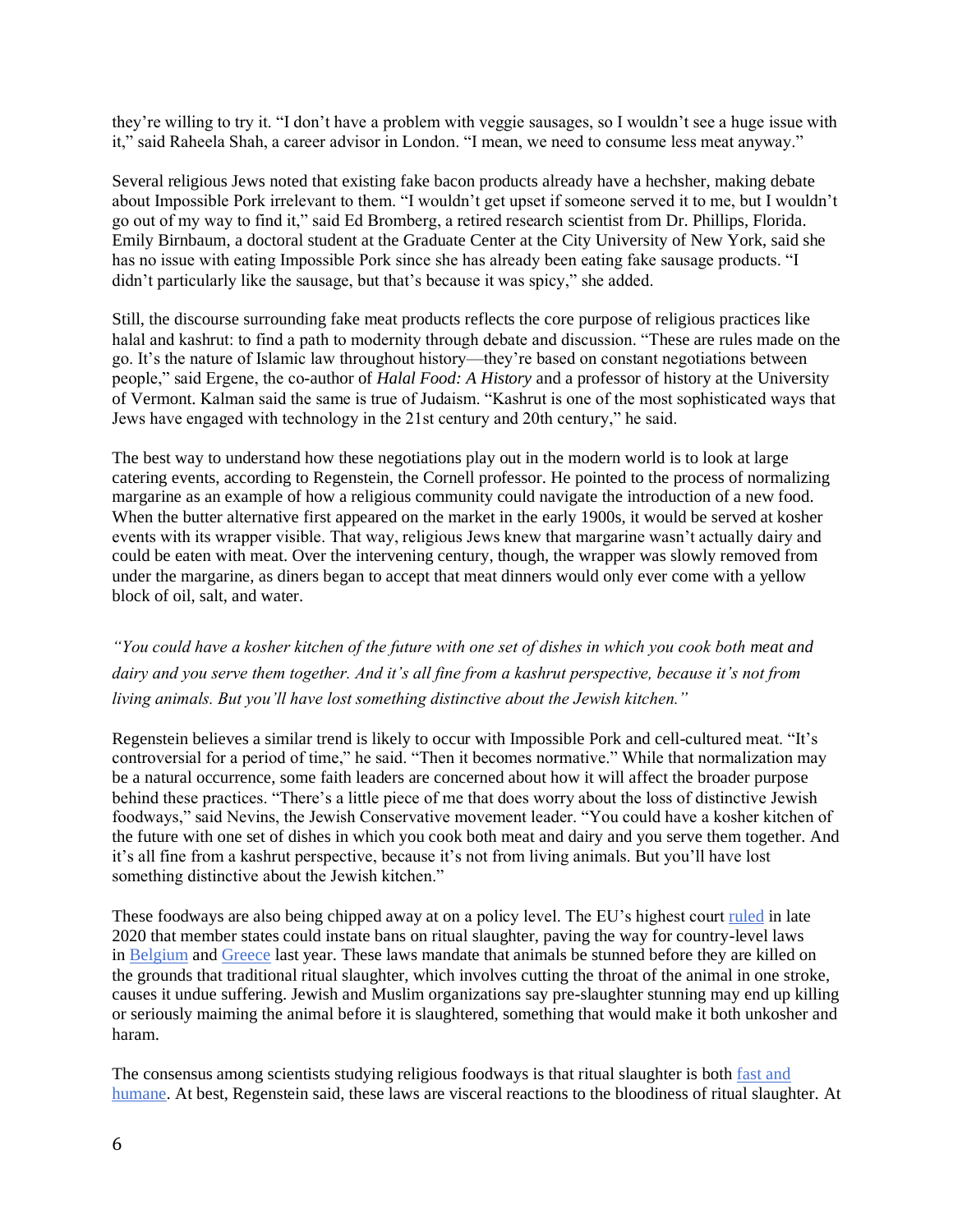worst, they're motivated by anti-semitism and Islamophobia. "It's what makes Jews and Muslims different … and I think in Europe that does play badly," Regenstein said.

Like alternative protein products, laws banning ritual slaughter are made by those outside the community, often without consulting religious communities. "It never even occurred to me," Brown, Impossible's CEO, said when asked in 2019 about pushback to Impossible Pork from Jewish and Muslim leaders. (Impossible declined The Counter's request to interview Brown for this piece.) Similarly, there was little effort among European countries that enacted ritual slaughter bans to engage with religious leaders. Regenstein was part of a group of academics that submitted a paper to the European Court of Justice in defense of non-stun ritual slaughter—he was never contacted to discuss his findings and says the court's final ruling showed no indication that it was read by policy makers.

In 2008, an immigration raid at one of the largest kosher meat processors in the U.S. revealed a [history of](https://www.nytimes.com/2008/08/23/us/23kosher.html?searchResultPosition=14)  [unethical and illegal labor practices,](https://www.nytimes.com/2008/08/23/us/23kosher.html?searchResultPosition=14) including forced overtime and the use of child labor. These raids and poor working conditions are commonplace in the food industry writ large, but many Jewish consumers had believed that, by buying kosher, they were opting for an ethically produced product. In the wake of the raid and the processor's bankruptcy, many liberal Jews began to move away from industriallyproduced kosher meat, which they viewed as incompatible with the original intent of kashrut.

## *In line with a broader wave of skepticism toward alternative protein products, proponents of eco kashrut and green halal argue that these substitutes may further degrade traditional religious foodways.*

Instead of prioritizing institutional certification, some observant Jews began to focus more on conscious consumption. In the intervening years, ethically-focused certifications like Magen Tzedek gained popularity and the eco-kashrut movement was born. A smaller, parallel movement in Islam[—green](https://www.zmo.de/forschung/hauptforschungsprogramm/umwelt-und-gerechtigkeit/green-halal)  [halal—](https://www.zmo.de/forschung/hauptforschungsprogramm/umwelt-und-gerechtigkeit/green-halal)has also grown in recent years. Both movements encourage consumers to look for locallyproduced meat processed under ethical conditions, whether or not it was slaughtered according to religious requirements.

In line with a broader wave of skepticism toward alternative protein products, proponents of eco kashrut and green halal argue that these substitutes may further degrade traditional religious foodways. Alternative proteins like Impossible Pork are highly industrialized products that require significant resources to produce. "Take Impossible Pork and compare it to a homemade falafel, which has [historical] authenticity and isn't processed," said Armanios, who co-authored *Halal Food* with Ergene. In other words, the former is a risky bet, religiously speaking, while the latter's safety is proven by centuries of consumption. It also brings with it a historical connection to traditional observance and Islamic culture. These newer approaches offer an alternative to the existing frameworks of halal and kashrut, but also risk further dividing the community. However, it's these divisions that have historically pushed Islam and Judaism forward. After all, Lytton said, "one person's workaround is another person's disciplined halachic decision."